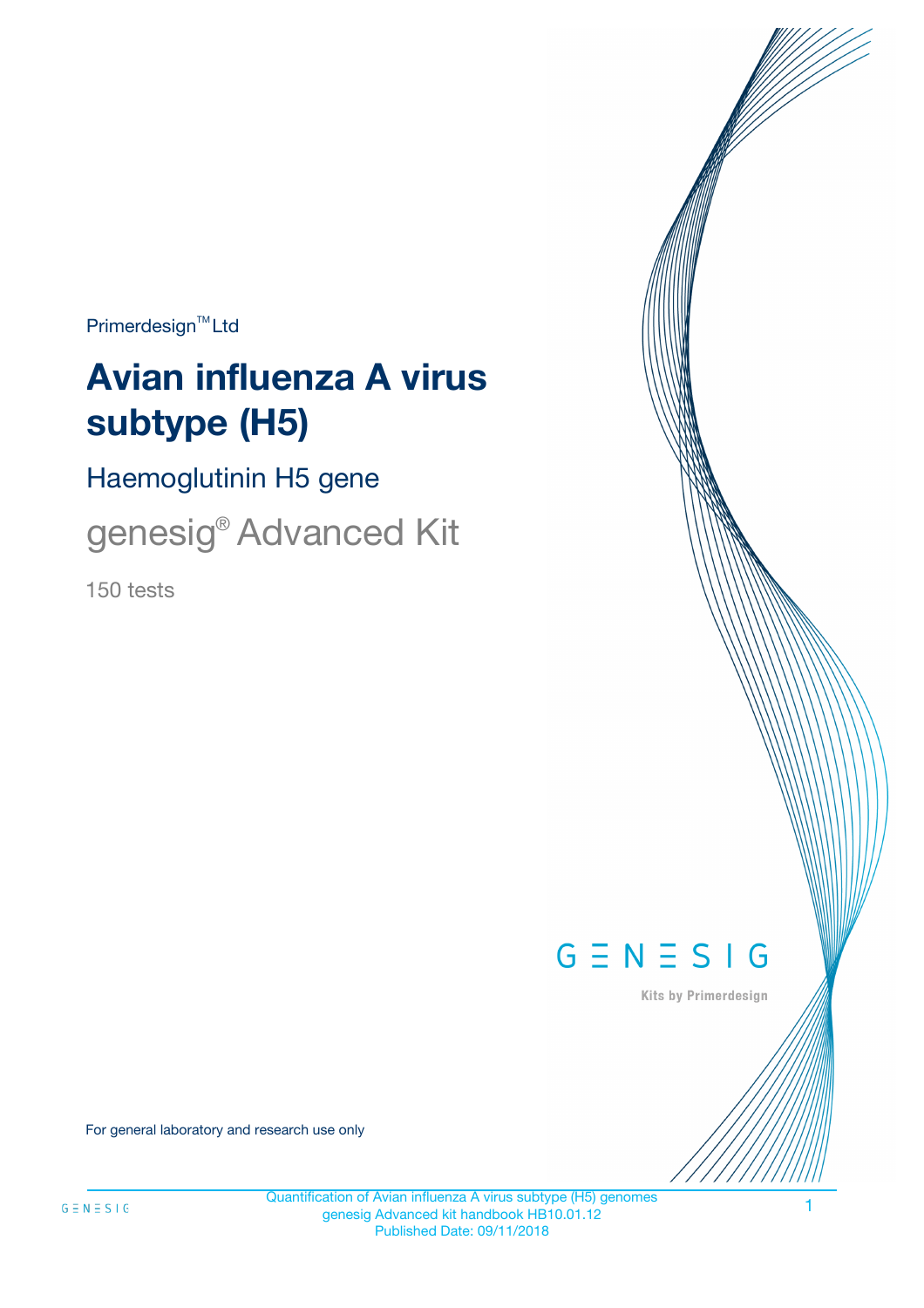### Introduction to Avian influenza A virus subtype (H5)

Influenza, commonly known as the flu, is an infectious disease of birds and mammals caused by an RNA virus of the family Orthomyxoviridae (the influenza viruses). In people, common symptoms of influenza are fever, sore throat, muscle pains, severe headache, coughing, and weakness and fatigue. In more serious cases, influenza causes pneumonia, which can be fatal, particularly in young children and the elderly. Although the common cold is sometimes confused with influenza, it is a much less severe disease and caused by a different virus. Similarly, gastroenteritis is sometimes called "stomach flu" or "24-hour flu", but is unrelated to influenza.

Typically, influenza is transmitted from infected mammals through the air by coughs or sneezes creating aerosols containing the virus, and from infected birds through their droppings.

Influenza can also be transmitted by saliva, nasal secretions, feces and blood. Infections either occur through direct contact with these bodily fluids, or by contact with contaminated surfaces. Flu viruses can remain infectious for over 30 days at 0°C (32°F) and about one week at human body temperature, although they are rapidly inactivated by disinfectants and detergents.

Flu spreads around the world in seasonal epidemics, killing millions of people in pandemic years and hundreds of thousands in non-pandemic years. Three influenza pandemics occurred in the 20th century—each following a major genetic change in the virus—and killed tens of millions of people. Often, these pandemics result from the spread of a flu virus between animal species.

Influenza virus A includes only one species: Influenza A virus which causes influenza in birds and some mammals. Strains of all subtypes of influenza A virus have been isolated from wild birds, although disease is uncommon. Some isolates of influenza A virus cause severe disease both in domestic poultry and, rarely, in humans. Occasionally viruses are transmitted from wild aquatic birds to domestic poultry and this may cause an outbreak or give rise to human influenza pandemics.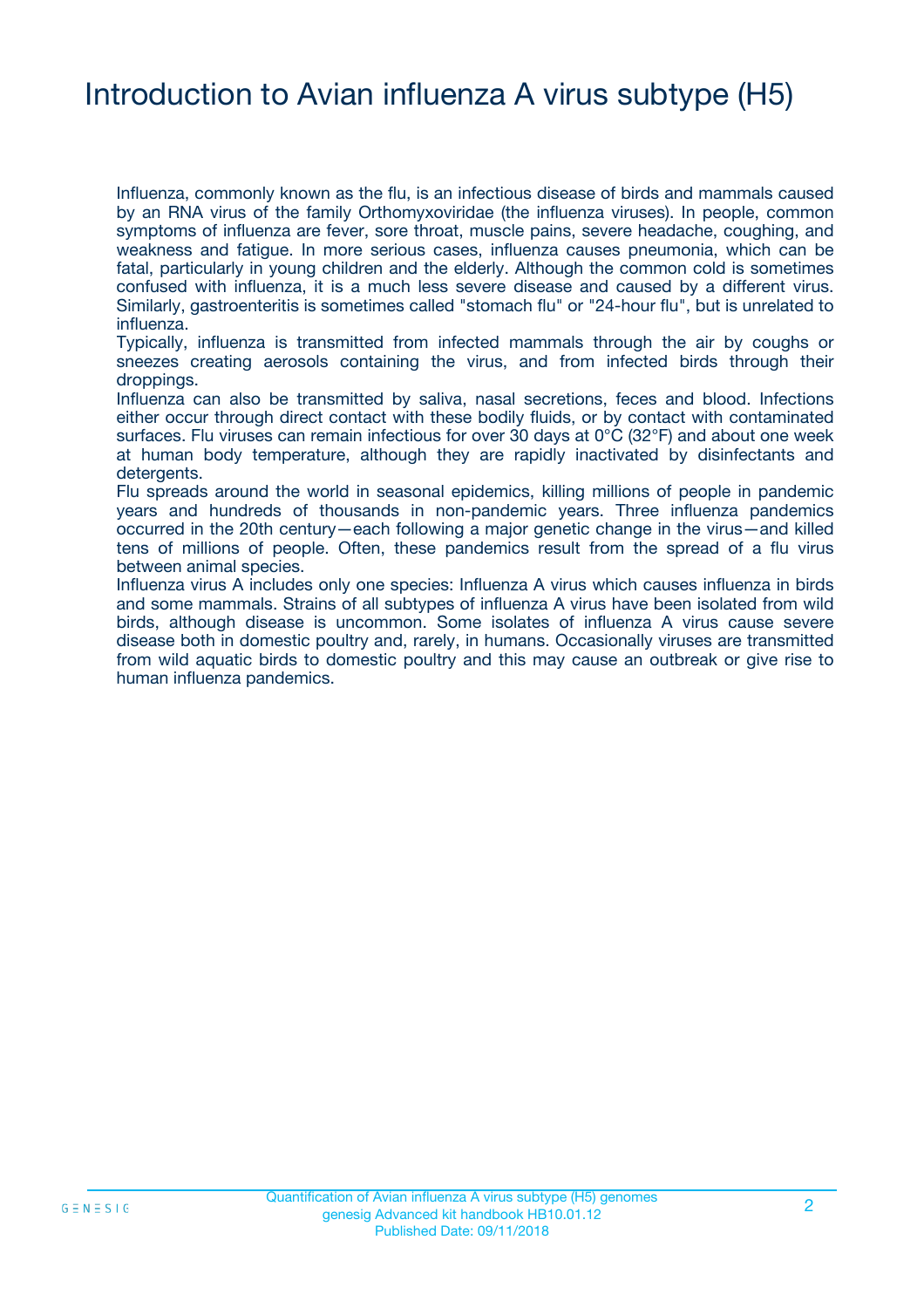# **Specificity**

The Primerdesign genesig Kit for Avian influenza A virus subtype (H5) (H5) genomes is designed for the in vitro quantification of H5 genomes. The kit is designed to have a broad detection profile. Specifically, the primers represent 100% homology with over 95% of the NCBI database reference sequences available at the time of design.

The dynamics of genetic variation means that new sequence information may become available after the initial design. Primerdesign periodically reviews the detection profiles of our kits and when required releases new versions.

The primers have very high homology with all reference sequences submitted since 2000 and therefore have the broadest detection profile. These primers will also detect most historical sequences for this subtype including H5N8, H5N2 and H5N9. However, due to the inherent instability of RNA viral genomes, novel emerging sequences may not be detected. Please contact us if you would like us to check the homology of our primers to specific strains you are working with.

If you require further information, or have a specific question about the detection profile of this kit then please send an e.mail to enquiry@primerdesign.co.uk and our bioinformatics team will answer your question.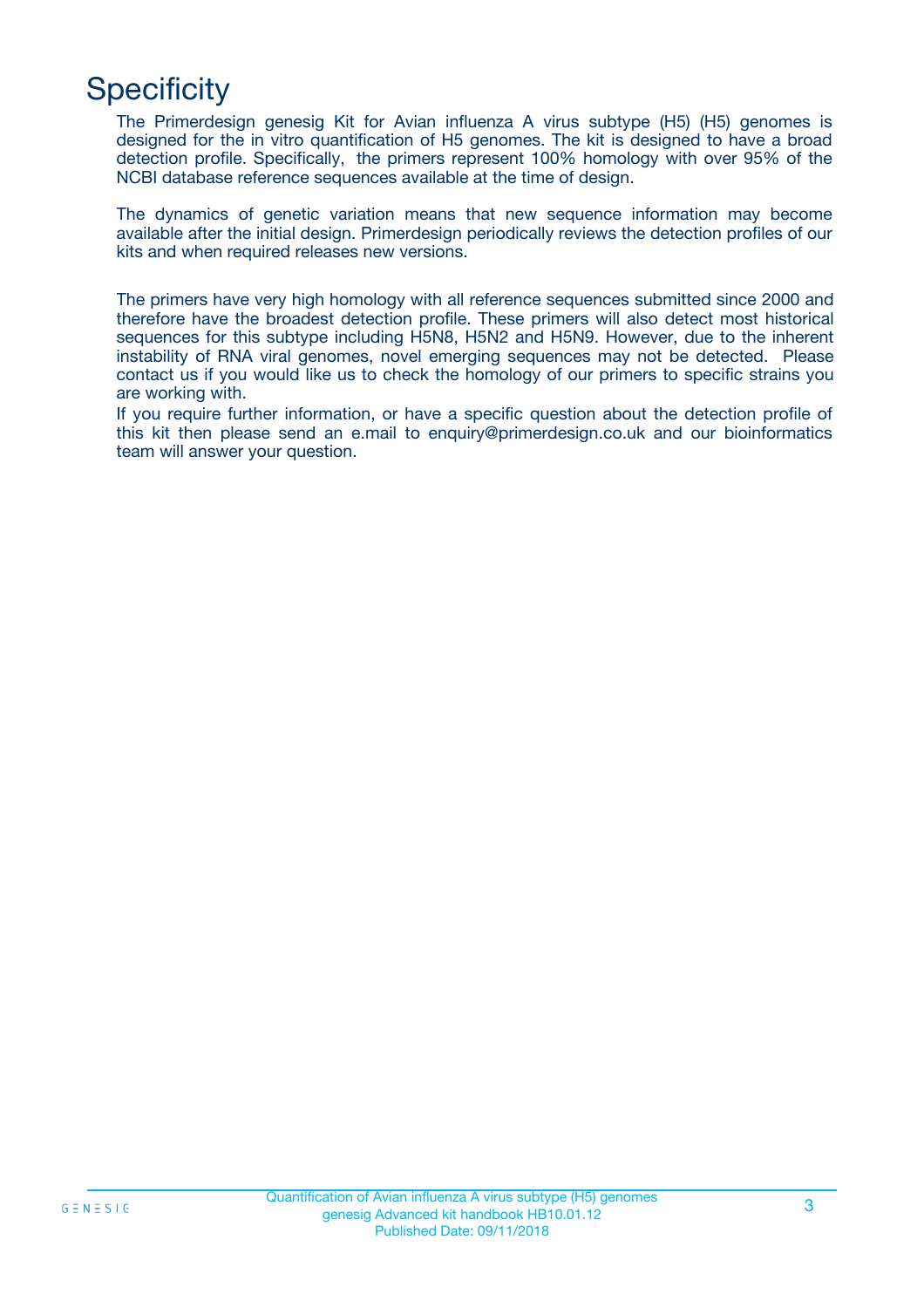### **Kit contents**

- **H5 specific primer/probe mix (150 reactions BROWN) FAM labelled**
- **H5 positive control template (for Standard curve RED)**
- **Internal extraction control primer/probe mix (150 reactions BROWN) VIC labelled as standard**
- **Internal extraction control RNA (150 reactions BLUE)**
- **Endogenous control primer/probe mix (150 reactions BROWN) FAM labelled**
- **RNase/DNase free water (WHITE) for resuspension of primer/probe mixes**
- **Template preparation buffer (YELLOW) for resuspension of internal control template, positive control template and standard curve preparation**

### **Reagents and equipment to be supplied by the user**

#### **Real-time PCR Instrument**

#### **Extraction kit**

This kit is recommended for use with genesig Easy DNA/RNA Extraction kit. However, it is designed to work well with all processes that yield high quality RNA and DNA with minimal PCR inhibitors.

#### **oasigTM lyophilised OneStep or Precision**®**PLUS OneStep 2X RT-qPCR Master Mix** Contains complete OneStep RT-qPCR master mix

**Pipettors and Tips**

**Vortex and centrifuge**

**Thin walled 1.5 ml PCR reaction tubes**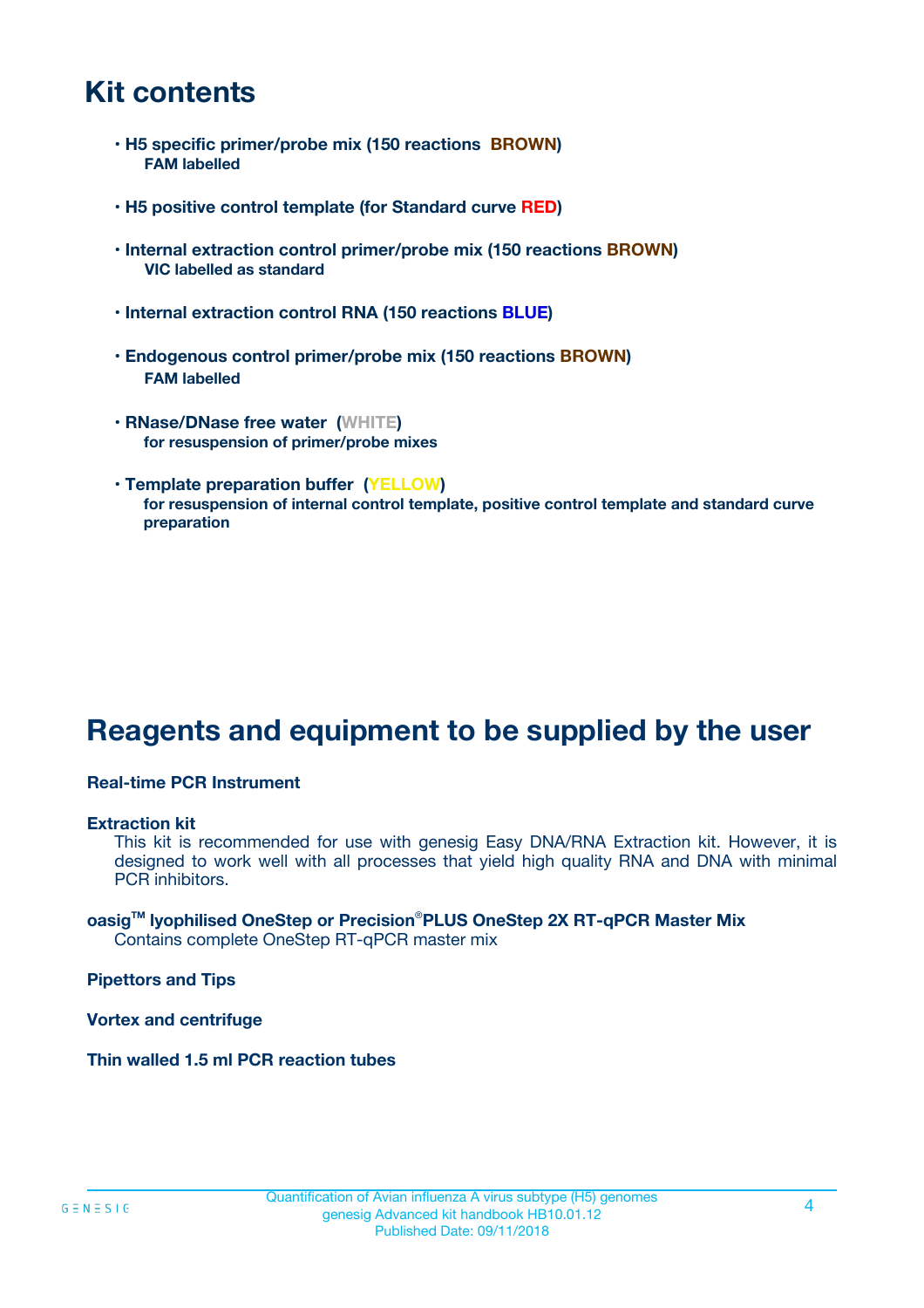### Kit storage and stability

This kit is stable at room temperature but should be stored at -20ºC on arrival. Once the lyophilised components have been resuspended they should not be exposed to temperatures above -20°C for longer than 30 minutes at a time and unnecessary repeated freeze/thawing should be avoided. The kit is stable for six months from the date of resuspension under these circumstances.

If a standard curve dilution series is prepared this can be stored frozen for an extended period. If you see any degradation in this serial dilution a fresh standard curve can be prepared from the positive control.

Primerdesign does not recommend using the kit after the expiry date stated on the pack.

### Suitable sample material

All kinds of sample material suited for PCR amplification can be used. Please ensure the samples are suitable in terms of purity, concentration, and RNA/DNA integrity (An internal PCR control is supplied to test for non specific PCR inhibitors). Always run at least one negative control with the samples. To prepare a negative-control, replace the template RNA sample with RNase/DNase free water.

### Dynamic range of test

Under optimal PCR conditions genesig H5 detection kits have very high priming efficiencies of >95% and can detect less than 100 copies of target template.

### Notices and disclaimers

This product is developed, designed and sold for research purposes only. It is not intended for human diagnostic or drug purposes or to be administered to humans unless clearly expressed for that purpose by the Food and Drug Administration in the USA or the appropriate regulatory authorities in the country of use. During the warranty period Primerdesign genesig detection kits allow precise and reproducible data recovery combined with excellent sensitivity. For data obtained by violation to the general GLP guidelines and the manufacturer's recommendations the right to claim under guarantee is expired. PCR is a proprietary technology covered by several US and foreign patents. These patents are owned by Roche Molecular Systems Inc. and have been sub-licensed by PE Corporation in certain fields. Depending on your specific application you may need a license from Roche or PE to practice PCR. Additional information on purchasing licenses to practice the PCR process may be obtained by contacting the Director of Licensing at Roche Molecular Systems, 1145 Atlantic Avenue, Alameda, CA 94501 or Applied Biosystems business group of the Applera Corporation, 850 Lincoln Centre Drive, Foster City, CA 94404. In addition, the 5' nuclease assay and other homogeneous amplification methods used in connection with the PCR process may be covered by U.S. Patents 5,210,015 and 5,487,972, owned by Roche Molecular Systems, Inc, and by U.S. Patent 5,538,848, owned by The Perkin-Elmer Corporation.

### Trademarks

Primerdesign™ is a trademark of Primerdesign Ltd.

genesig® is a registered trademark of Primerdesign Ltd.

The PCR process is covered by US Patents 4,683,195, and 4,683,202 and foreign equivalents owned by Hoffmann-La Roche AG. BI, ABI PRISM® GeneAmp® and MicroAmp® are registered trademarks of the Applera Genomics (Applied Biosystems Corporation). BIOMEK® is a registered trademark of Beckman Instruments, Inc.; iCycler™ is a registered trademark of Bio-Rad Laboratories, Rotor-Gene is a trademark of Corbett Research. LightCycler™ is a registered trademark of the Idaho Technology Inc. GeneAmp®, TaqMan® and AmpliTaqGold® are registered trademarks of Roche Molecular Systems, Inc., The purchase of the Primerdesign ™ reagents cannot be construed as an authorization or implicit license to practice PCR under any patents held by Hoffmann-LaRoche Inc.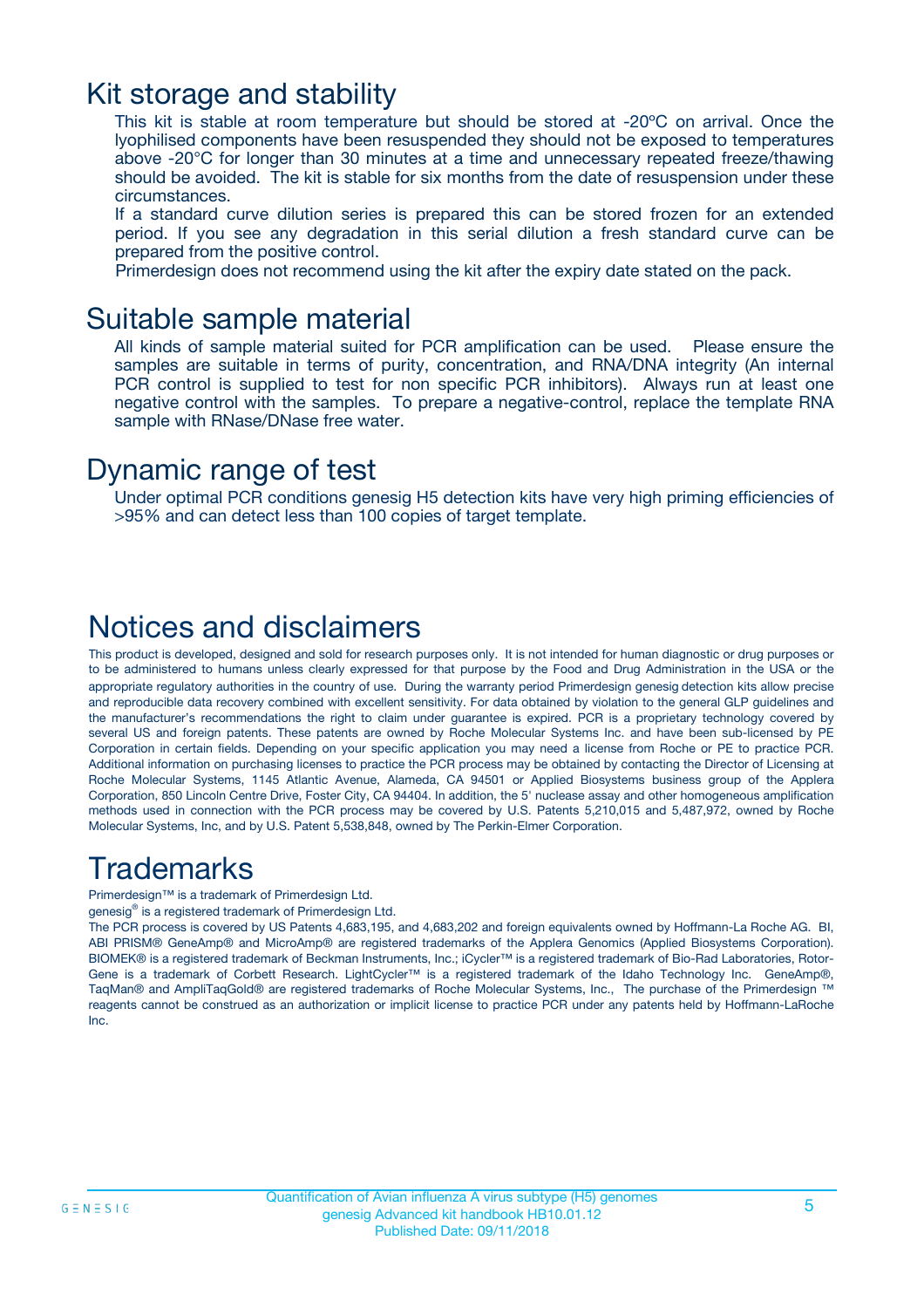### **Principles of the test**

#### **Real-time PCR**

A H5 specific primer and probe mix is provided and this can be detected through the FAM channel.

The primer and probe mix provided exploits the so-called TaqMan® principle. During PCR amplification, forward and reverse primers hybridize to the H5 cDNA. A fluorogenic probe is included in the same reaction mixture which consists of a DNA probe labeled with a 5`-dye and a 3`-quencher. During PCR amplification, the probe is cleaved and the reporter dye and quencher are separated. The resulting increase in fluorescence can be detected on a range of qPCR platforms.

#### **Positive control**

For copy number determination and as a positive control for the PCR set up, the kit contains a positive control template.

This can be used to generate a standard curve of H5 copy number / Cq value. Alternatively the positive control can be used at a single dilution where full quantitative analysis of the samples is not required. Each time the kit is used, at least one positive control reaction must be included in the run. A positive result indicates that the primers and probes for detecting the target H5 gene worked properly in that particular experimental scenario. If a negative result is obtained the test results are invalid and must be repeated. Care should be taken to ensure that the positive control does not contaminate any other kit component which would lead to false-positive results. This can be achieved by handling this component in a Post PCR environment. Care should also be taken to avoid cross-contamination of other samples when adding the positive control to the run. This can be avoided by sealing all other samples and negative controls before pipetting the positive control into the positive control well.

#### **Negative control**

To validate any positive findings a negative control reaction should be included every time the kit is used. For this reaction the RNase/DNase free water should be used instead of template. A negative result indicates that the reagents have not become contaminated while setting up the run.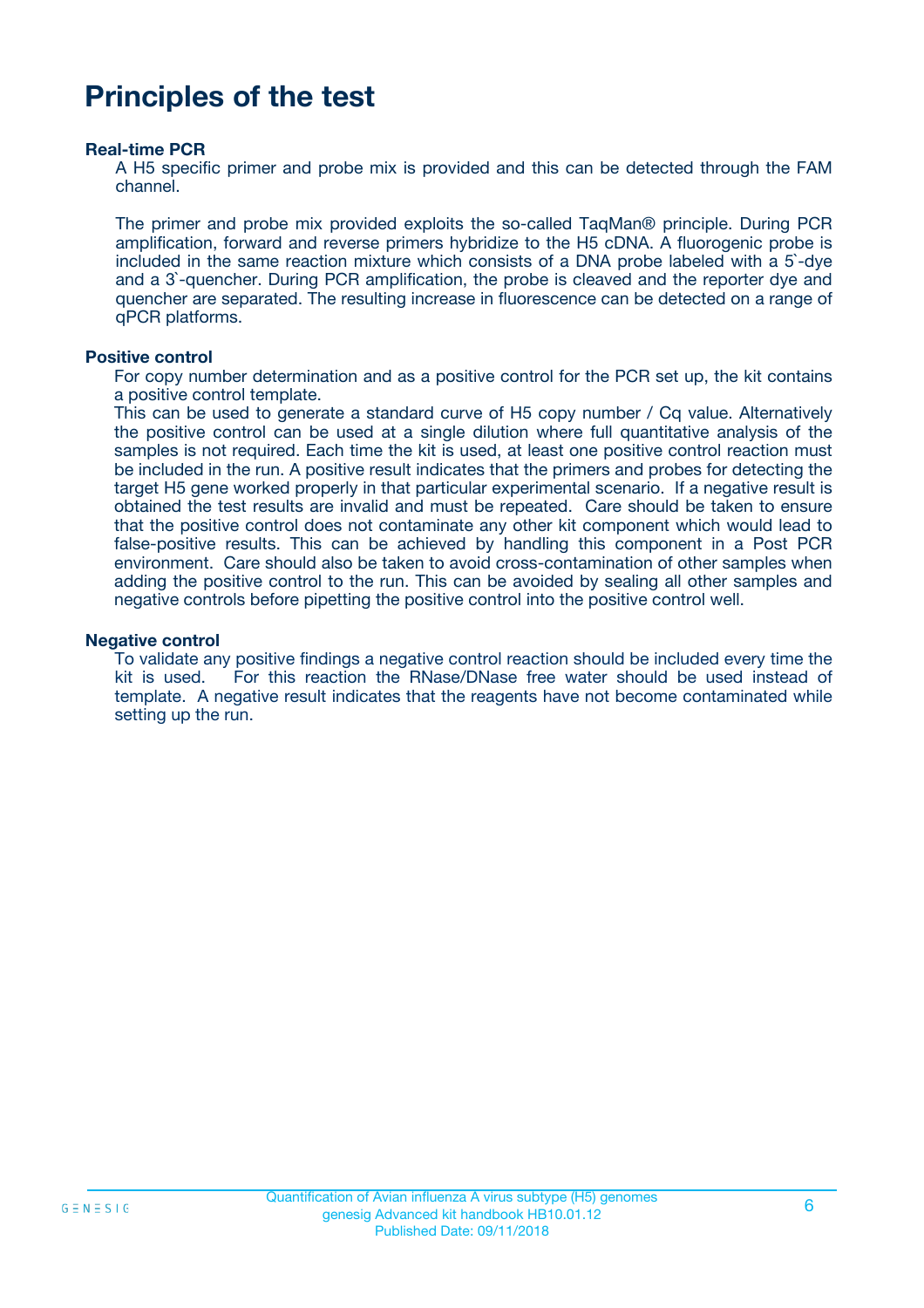#### **Internal RNA extraction control**

When performing RNA extraction, it is often advantageous to have an exogenous source of RNA template that is spiked into the lysis buffer. This control RNA is then co-purified with the sample RNA and can be detected as a positive control for the extraction process. Successful co-purification and qPCR for the control RNA also indicates that PCR inhibitors are not present at a high concentration.

A separate qPCR primer/probe mix are supplied with this kit to detect the exogenous RNA using qPCR. The PCR primers are present at PCR limiting concentrations which allows multiplexing with the target sequence primers. Amplification of the control cDNA does not interfere with detection of the H5 target cDNA even when present at low copy number. The Internal control is detected through the VIC channel and gives a Cq value of 28+/-3 depending on the level of sample dilution.

#### **Endogenous control**

To confirm extraction of a valid biological template, a primer and probe mix is included to detect an endogenous gene. Detection of the endogenous control is through the FAM channel and it is NOT therefore possible to perform a multiplex with the H5 primers. A poor endogenous control signal may indicate that the sample did not contain sufficient biological material.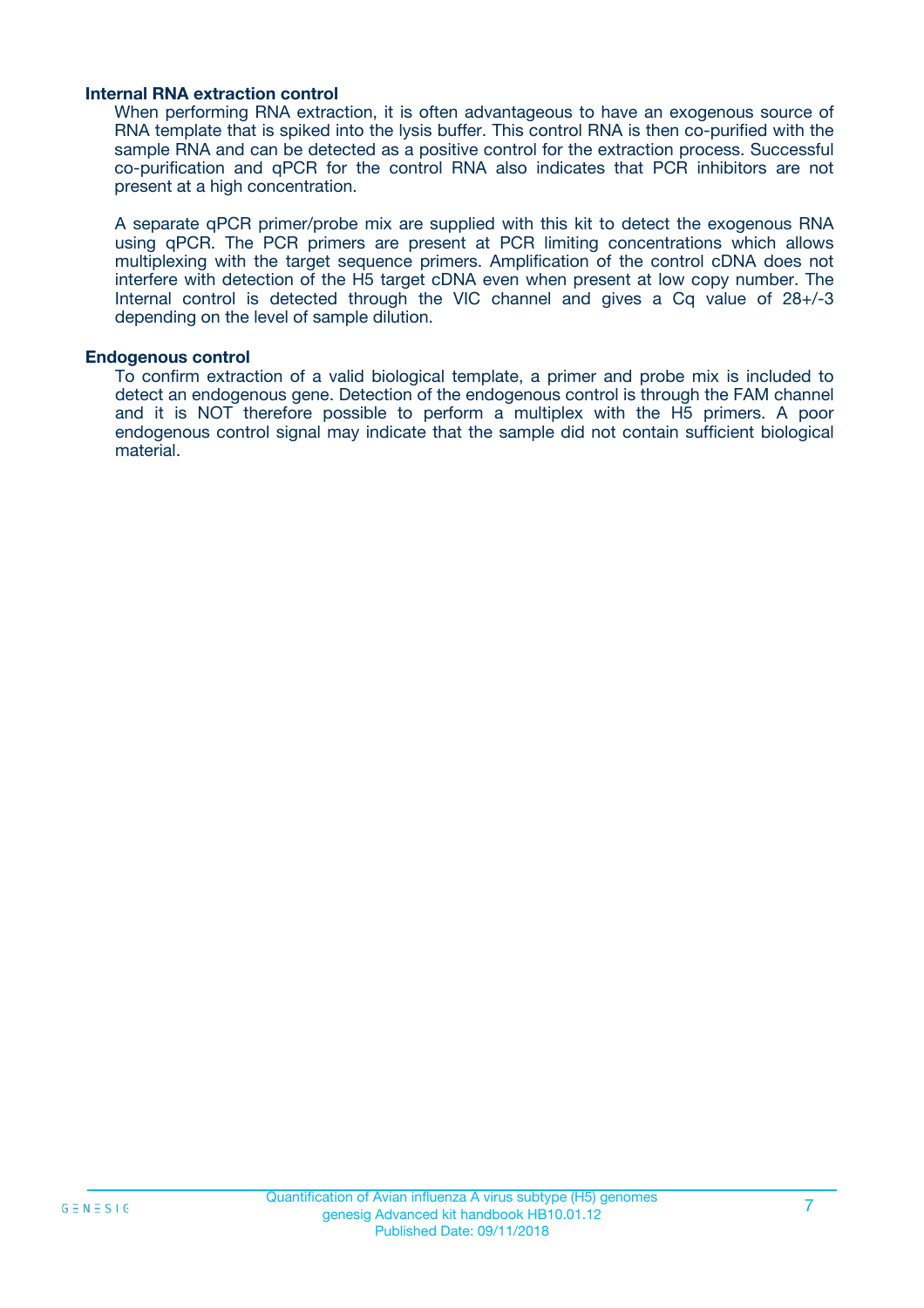### Resuspension protocol

To minimize the risk of contamination with foreign DNA, we recommend that all pipetting be performed in a PCR clean environment. Ideally this would be a designated PCR lab or PCR cabinet. Filter tips are recommended for all pipetting steps.

- **1. Pulse-spin each tube in a centrifuge before opening.** This will ensure lyophilised primer and probe mix is in the base of the tube and is not spilt upon opening the tube.
- **2. Resuspend the primer/probe mixes in the RNase/DNase free water supplied, according to the table below:**

To ensure complete resuspension, vortex each tube thoroughly.

| Component - resuspend in water                       |          |  |
|------------------------------------------------------|----------|--|
| <b>Pre-PCR pack</b>                                  |          |  |
| H5 primer/probe mix (BROWN)                          | $165$ µl |  |
| Internal extraction control primer/probe mix (BROWN) | $165$ µl |  |
| Endogenous control primer/probe mix (BROWN)          | 165 µl   |  |

**3. Resuspend the internal control template and positive control template in the template preparation buffer supplied, according to the table below:** To ensure complete resuspension, vortex each tube thoroughly.

| Component - resuspend in template preparation buffer |          |  |  |
|------------------------------------------------------|----------|--|--|
| <b>Pre-PCR heat-sealed foil</b>                      |          |  |  |
| Internal extraction control RNA (BLUE)               |          |  |  |
| <b>Post-PCR heat-sealed foil</b>                     |          |  |  |
| H5 Positive Control Template (RED) *                 | $500$ µl |  |  |

\* This component contains high copy number template and is a VERY significant contamination risk. It must be opened and handled in a separate laboratory environment, away from the other components.

### RNA extraction

The internal extraction control RNA can be added either to the RNA lysis/extraction buffer or to the RNA sample once it has been resuspended in lysis buffer.

#### **DO NOT add the internal extraction control RNA directly to the unprocessed biological sample as this will lead to degradation and a loss in signal.**

- **1. Add 4µ**l **of the Internal extraction control RNA (BLUE) to each sample in RNA lysis/extraction buffer per sample.**
- **2. Complete RNA extraction according to the manufacturer's protocols.**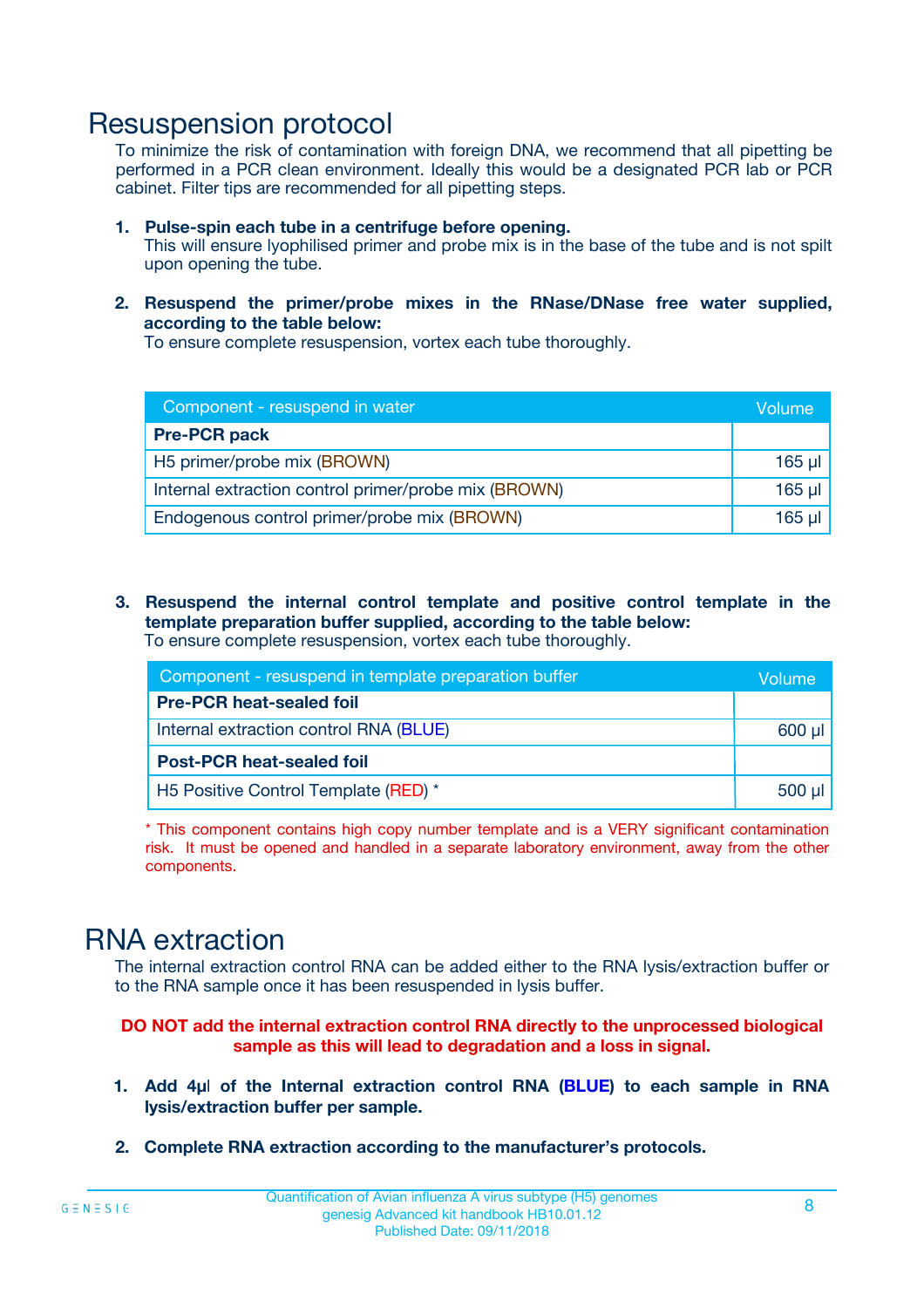# OneStep RT-qPCR detection protocol

#### **For optimum performance and sensitivity.**

All pipetting steps and experimental plate set up should be performed on ice. After the plate is poured proceed immediately to the OneStep amplification protocol. Prolonged incubation of reaction mixes at room temperature can lead to PCR artifacts that reduce the sensitivity of detection.

#### **1. For each RNA sample prepare a reaction mix according to the table below: Include sufficient reactions for positive and negative controls.**

| Component                                                    | <b>Volume</b> |
|--------------------------------------------------------------|---------------|
| oasig OneStep or PrecisionPLUS OneStep 2X RT-qPCR Master Mix | $10 \mu$      |
| H5 primer/probe mix (BROWN)                                  | 1 µI          |
| Internal extraction control primer/probe mix (BROWN)         | 1 µI          |
| RNase/DNase free water (WHITE)                               | $3 \mu$       |
| <b>Final Volume</b>                                          | 15 µl         |

**2. For each RNA sample prepare an endogenous control reaction according to the table below (optional):**

This control reaction will provide crucial information regarding the quality of the biological sample.

| Component                                                    | Volume   |
|--------------------------------------------------------------|----------|
| oasig OneStep or PrecisionPLUS OneStep 2X RT-qPCR Master Mix | 10 $\mu$ |
| Endogenous control primer/probe mix (BROWN)                  | 1 ul     |
| <b>RNase/DNase free water (WHITE)</b>                        | $4 \mu$  |
| <b>Final Volume</b>                                          | 15 µl    |

- **3. Pipette 15µl of these mixes into each well according to your qPCR experimental plate set up.**
- **4. Pipette 5µl of RNA template into each well, according to your experimental plate set up.**

For negative control wells use 5µl of RNase/DNase free water. The final volume in each well is 20µl.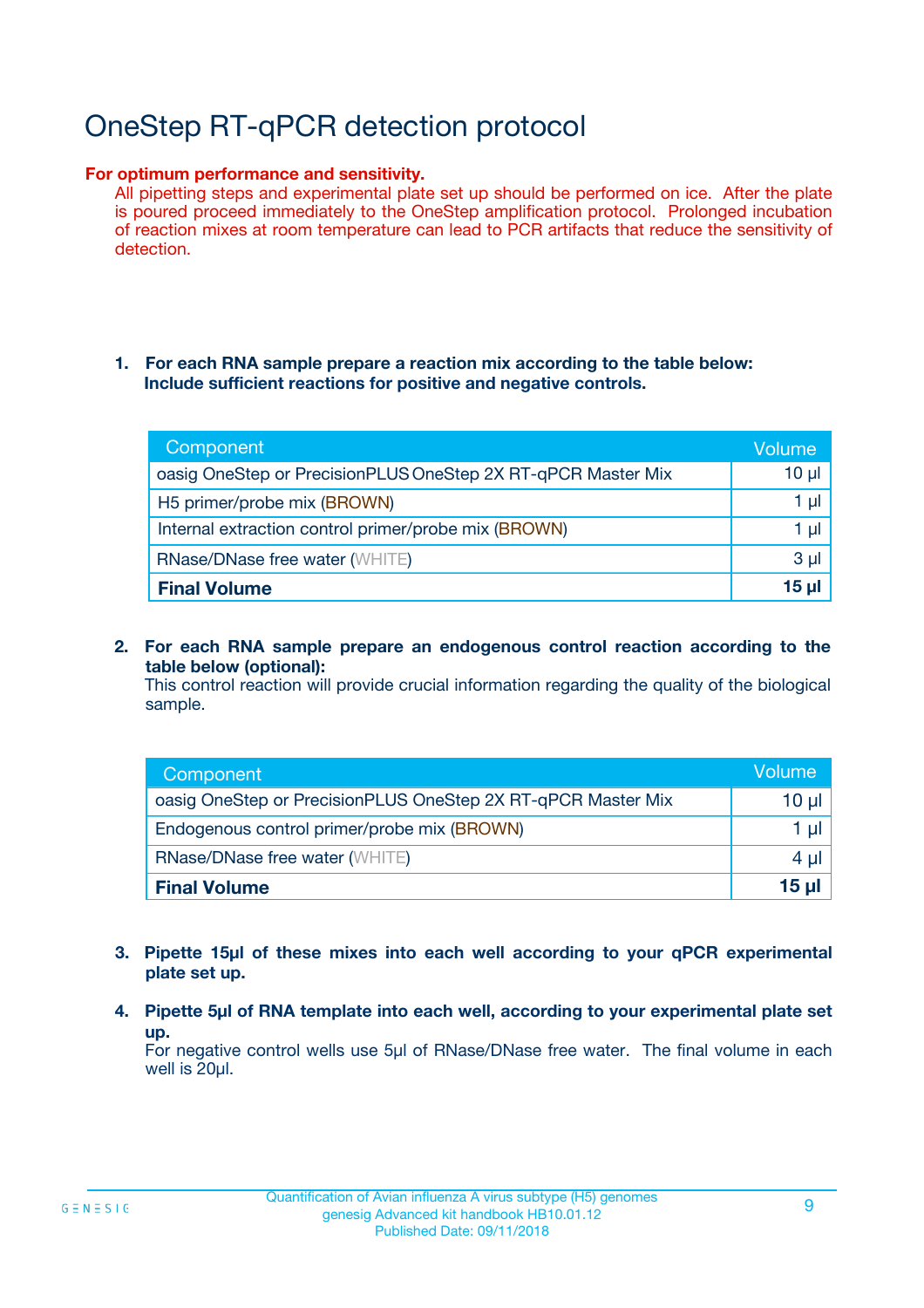**5. If a standard curve is included for quantitative analysis prepare a reaction mix according to the table below:**

| Component                                                    | Volume       |
|--------------------------------------------------------------|--------------|
| oasig OneStep or PrecisionPLUS OneStep 2X RT-qPCR Master Mix | 10 µl        |
| H5 primer/probe mix (BROWN)                                  | 1 µI         |
| <b>RNase/DNase free water (WHITE)</b>                        | 4 µl         |
| <b>Final Volume</b>                                          | <u>15 µl</u> |

- **6. Preparation of standard curve dilution series.**
	- **1) Pipette 90µl of template preparation buffer into 5 tubes and label 2-6**
	- **2) Pipette 10µl of Positive Control Template (RED) into tube 2**
	- **3) Vortex thoroughly**
	- **4) Change pipette tip and pipette 10 µl from tube 2 into tube 3**
	- **5) Vortex thoroughly**

**Repeat steps 4 and 5 to complete the dilution series**

| <b>Standard Curve</b>         | <b>Copy Number</b>     |
|-------------------------------|------------------------|
| Tube 1 Positive control (RED) | $2 \times 10^5$ per µl |
| Tube 2                        | $2 \times 10^4$ per µl |
| Tube 3                        | $2 \times 10^3$ per µl |
| Tube 4                        | $2 \times 10^2$ per µl |
| Tube 5                        | 20 per µl              |
| Tube 6                        | $2$ per $\mu$          |

**7. Pipette 5µl of standard template into each well for the standard curve according to your plate set-up**

The final volume in each well is 20µl.

### OneStep RT-qPCR Amplification Protocol

Amplification conditions using oasig OneStep or PrecisionPLUS OneStep 2X RT-qPCR Master Mix.

|             | <b>Step</b>                  | <b>Time</b>      | <b>Temp</b> |
|-------------|------------------------------|------------------|-------------|
|             | <b>Reverse Transcription</b> | $10 \text{ min}$ | 55 °C       |
|             | Enzyme activation            | 2 min            | 95 °C       |
| Cycling x50 | Denaturation                 | 10 <sub>s</sub>  | 95 °C       |
|             | <b>DATA COLLECTION *</b>     | 60 s             | 60 °C       |

\* Fluorogenic data should be collected during this step through the FAM and VIC channels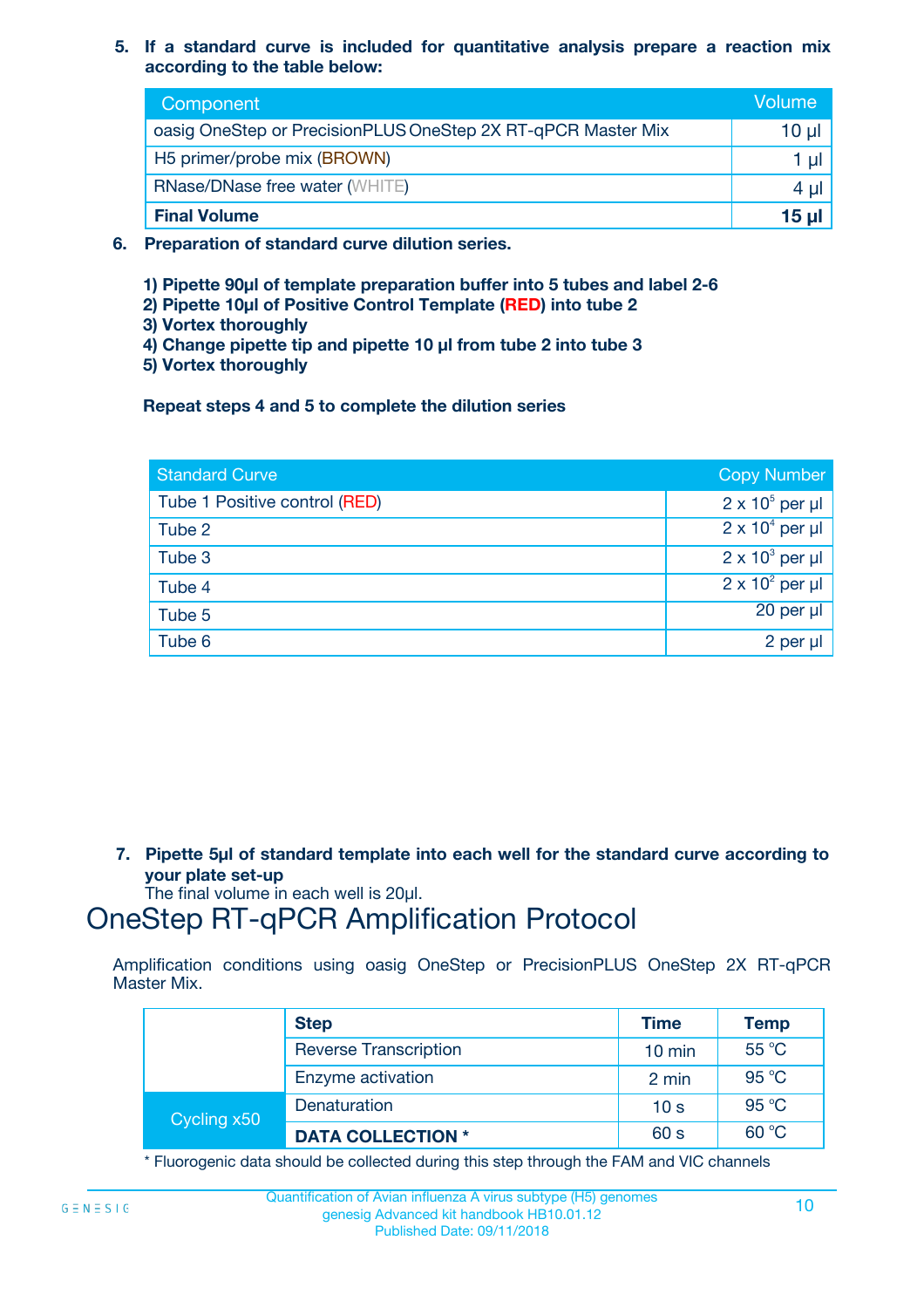### Interpretation of results

| <b>Target</b><br>(FAM) | Internal<br>control<br>(NIC) | <b>Positive</b><br>control | <b>Negative</b><br>control | Interpretation                                                                                                  |
|------------------------|------------------------------|----------------------------|----------------------------|-----------------------------------------------------------------------------------------------------------------|
| $\leq 30$              | $+ 1 -$                      | ÷                          |                            | <b>POSITIVE QUANTITATIVE RESULT</b><br>calculate copy number                                                    |
| > 30                   | ÷                            | ÷                          |                            | <b>POSITIVE QUANTITATIVE RESULT</b><br>calculate copy number                                                    |
| > 30                   |                              | ÷                          |                            | <b>POSITIVE QUALITATIVE RESULT</b><br>do not report copy number as this<br>may be due to poor sample extraction |
|                        | ÷                            | ÷                          |                            | <b>NEGATIVE RESULT</b>                                                                                          |
| $+ 1 -$                | $+ 1 -$                      | ÷                          | $\leq$ 35                  | <b>EXPERIMENT FAILED</b><br>due to test contamination                                                           |
| $+ 1 -$                | $+ 1 -$                      | ÷                          | > 35                       | $\star$                                                                                                         |
|                        |                              | ÷                          |                            | <b>SAMPLE PREPARATION FAILED</b>                                                                                |
|                        |                              |                            |                            | <b>EXPERIMENT FAILED</b>                                                                                        |

Positive control template (**RED**) is expected to amplify between Cq 16 and 23. Failure to satisfy this quality control criterion is a strong indication that the experiment has been compromised.

\*Where the test sample is positive and the negative control is positive with a  $Cq > 35$ , the sample must be reinterpreted based on the relative signal strength of the two results:



If the sample amplifies  $> 5$  Cq earlier than the negative control then the sample should be reinterpreted (via the table above) with the negative control verified as negative.



If the sample amplifies  $< 5$  Cq earlier than the negative control then the positive sample result is invalidated and the result should be determined inconclusive due to test contamination. The test for this sample should be repeated.